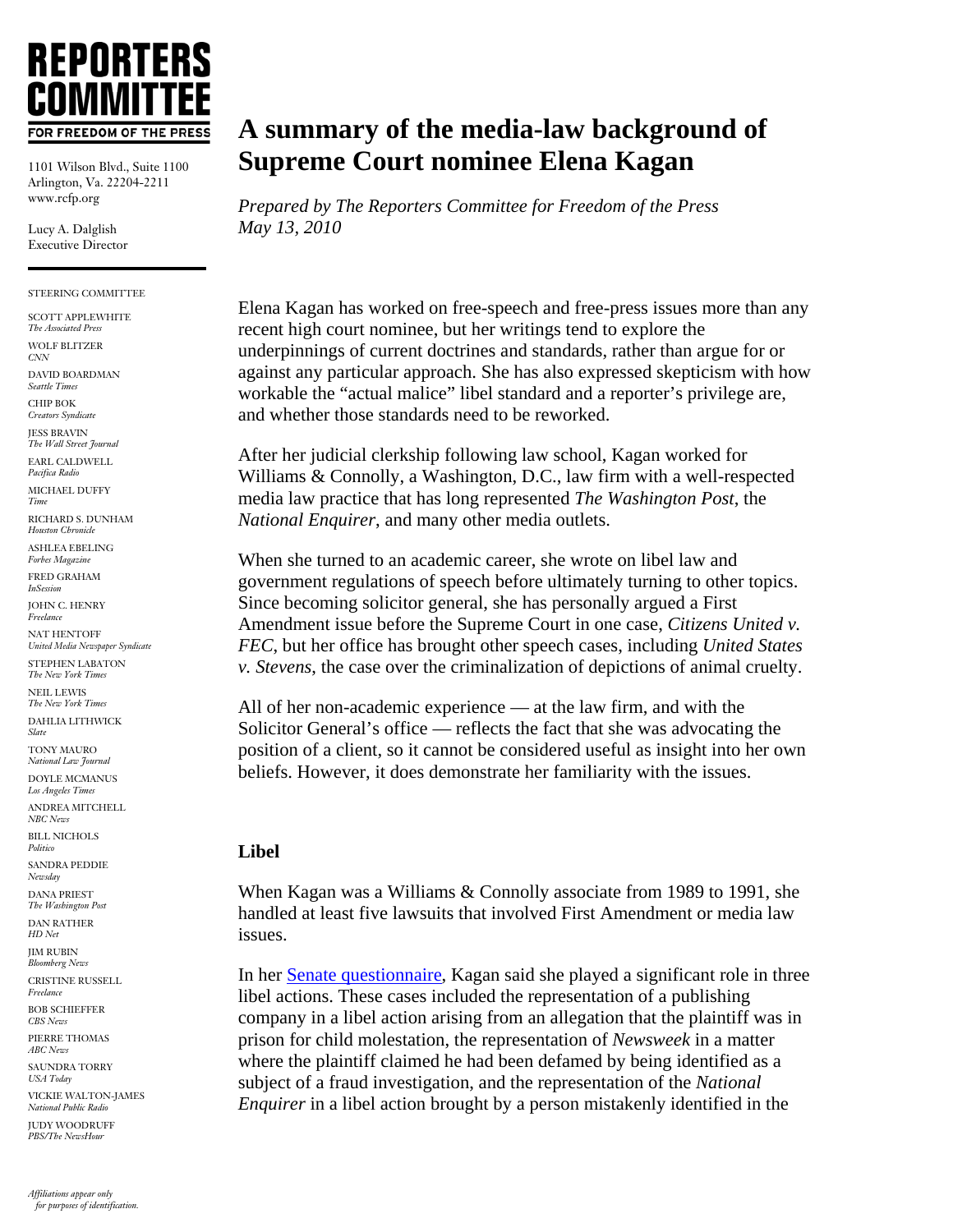publication. Kagan's work on these matters show a familiarity with the legal standards applied in libel cases, such as the "actual malice" standard and the "libel-proof plaintiff" doctrine.

After leaving private practice for academia, Kagan took a more academic approach to libel law.

Writing a "Libel and the First Amendment" update for the second edition of the Encyclopedia of the American Constitution, she expressed surprise at the lack of reform in the complex standards developed under *New York Times v. Sullivan*, "given the breadth and depth of dissatisfaction that this doctrine has engendered."

Among the problems she sees with libel law is the case law's complexity and its categorization of speech on public figures versus private figures.

Kagan finds the complexity of libel law to be in conflict with broader First Amendment theory. She writes in this update, "The intricate, even convoluted nature of this categorical scheme, governing as it does every important aspect of libel litigation, ill comports with the Court's usual concern for certainty and predictability in matters affecting freedom of speech."

Kagan seems most skeptical that the "actual malice" heightened proof requirements in public figure cases is beneficial as a whole, stating that it "deprives falsely defamed individuals of the ability to obtain monetary damages" and "prevents the public from ever learning of the falsity of widely disseminated libelous statements."

She finds the well-established area of law has a "surprising air of permanence" and notes that the Supreme Court took few cases in the late twentieth century, closing the entry by saying that the "rootedness" made reforms unlikely.

This theme is somewhat echoed in her 1993 book review of *Make No Law: The Sullivan Case and the First Amendment*, by Anthony Lewis.

She criticized Lewis' spinning Sullivan's story of a sheriff suing the New York Times as support for the broad application of actual malice to all public figures, saying that he "he uses these facts as springboard to justify principles of libel law and First Amendment law applicable to a much wider range of cases."

"The drawing of morals from a story may be more or less apt; so, too, may be the creation of legal rule and principle," Kagan writes. "The adverse consequences of the actual malice rule do not prove Sullivan itself wrong, but they do force consideration of the question whether the Court, in subsequent decisions, has extended the Sullivan principle too far."

In one part she lambastes the press for a perceived arrogance, writing, "Today's press engages in far less examination of journalistic standards and their relation to legal rules. Rather than asking whether some kinds of accountability may in the long term benefit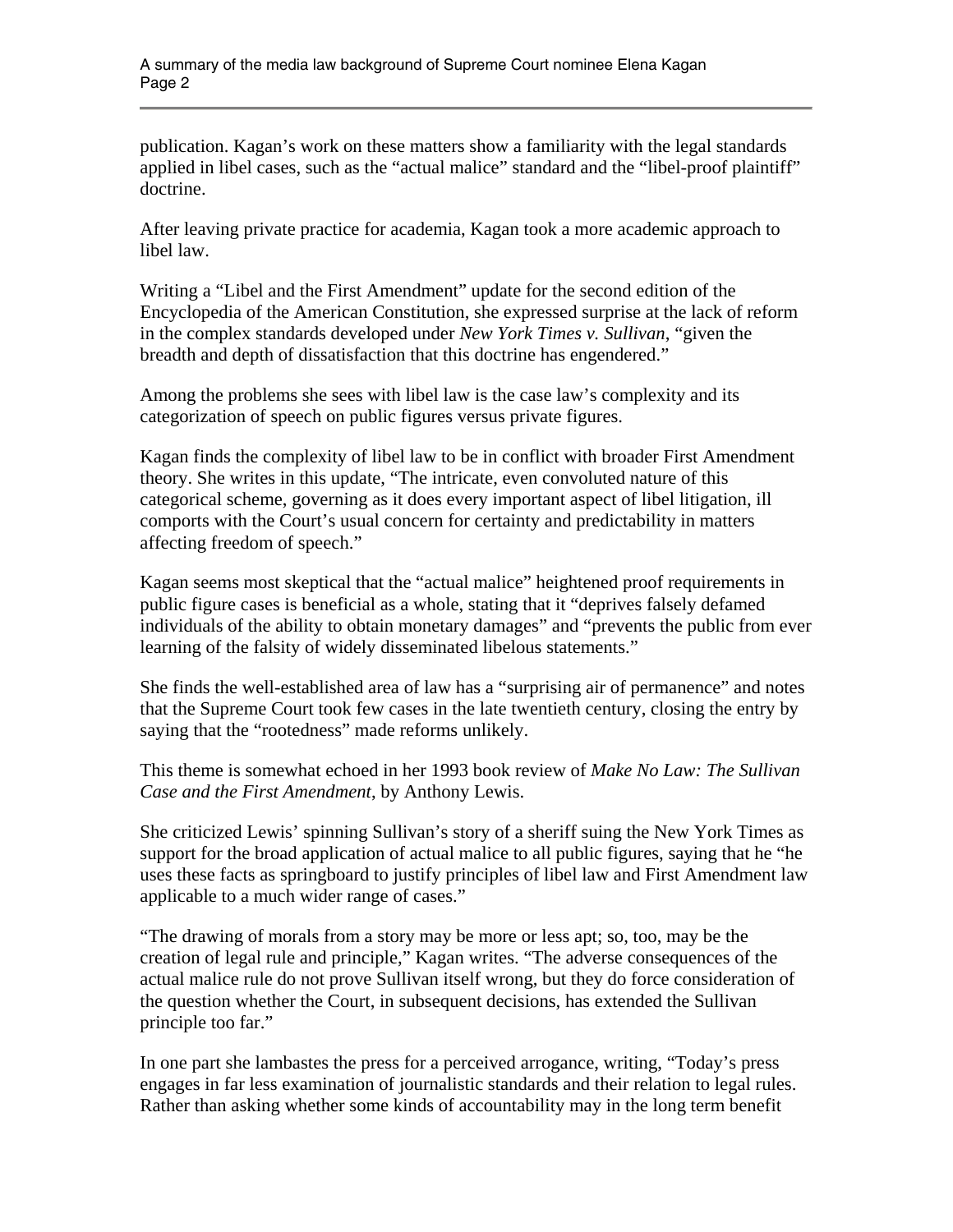journalism, the press reflexively asserts constitutional insulation from any and all norms of conduct. Lewis himself notes this air of exceptionalism and entitlement."

In her review, she suggests other approaches to application of actual malice, including the application of the "rule to all (but only) those cases involving speech on governmental affairs" and alternatively, weighing "the respective power of the speaker and the subject and the relation between the two."

Still, she writes, "Questions of this kind in no way prove that the Court decided *Sullivan* incorrectly or that the Court now should reconsider its holding."

Furthermore, she uses lofty language to describe First Amendment values in the general sense, saying of the book, "It is an account of the development of certain core free-speech principles: that the people are sovereign in a democracy; that wide open debate is necessary if the people are to perform their sovereign function; that government regulation of such debate should ever be distrusted. In turn, these principles provide the measure of current First Amendment problems. Thus, Lewis makes a compelling case that the greatest of all obstacles to a flourishing system of freedom of expression is governmental secrecy...."

A logical extension of these admittedly decade-old beliefs could indicate that if she became a Supreme Court justice, she might take an interest in new judicial interpretations of well-established libel law, which is potentially problematic for those who have come to rely on *New York Times v. Sullivan* since the mid-twentieth century.

### **Reporter's privilege**

Kagan also dealt with reporter's privilege issues at Williams & Connolly, often on behalf of *Washington Post* reporters. In a *[Harvard Law Bulletin](http://www.law.harvard.edu/news/bulletin/2005/spring/viewpoints_main.php)* interview in 2005, Kagan said the *Post*'s legal strategy to quash subpoenas grew from former editor Ben Bradlee's assertion that a reporter's privilege exists whether the Supreme Court says it does or not. She expressed surprise that boilerplate motions to quash subpoenas had such efficacy in court.

[W]hat was shocking is that sometimes we won notwithstanding that there wasn't a whole lot of law in these motions. The prosecutors would back down often after we convinced them that the reporter didn't know anything or wouldn't say anything particularly useful. Or the judge would rule for us on the ground that there wasn't any necessity for the reporter's testimony. And the client — the reporter — never, ever ended up in jail.

However, one *Post* reporter was indeed threatened with jail at that time. Linda Wheeler was held in contempt of court for refusing to disclose the source who tipped her off about a police raid. The Wheeler case led to the enactment of the D.C. shield law the next year.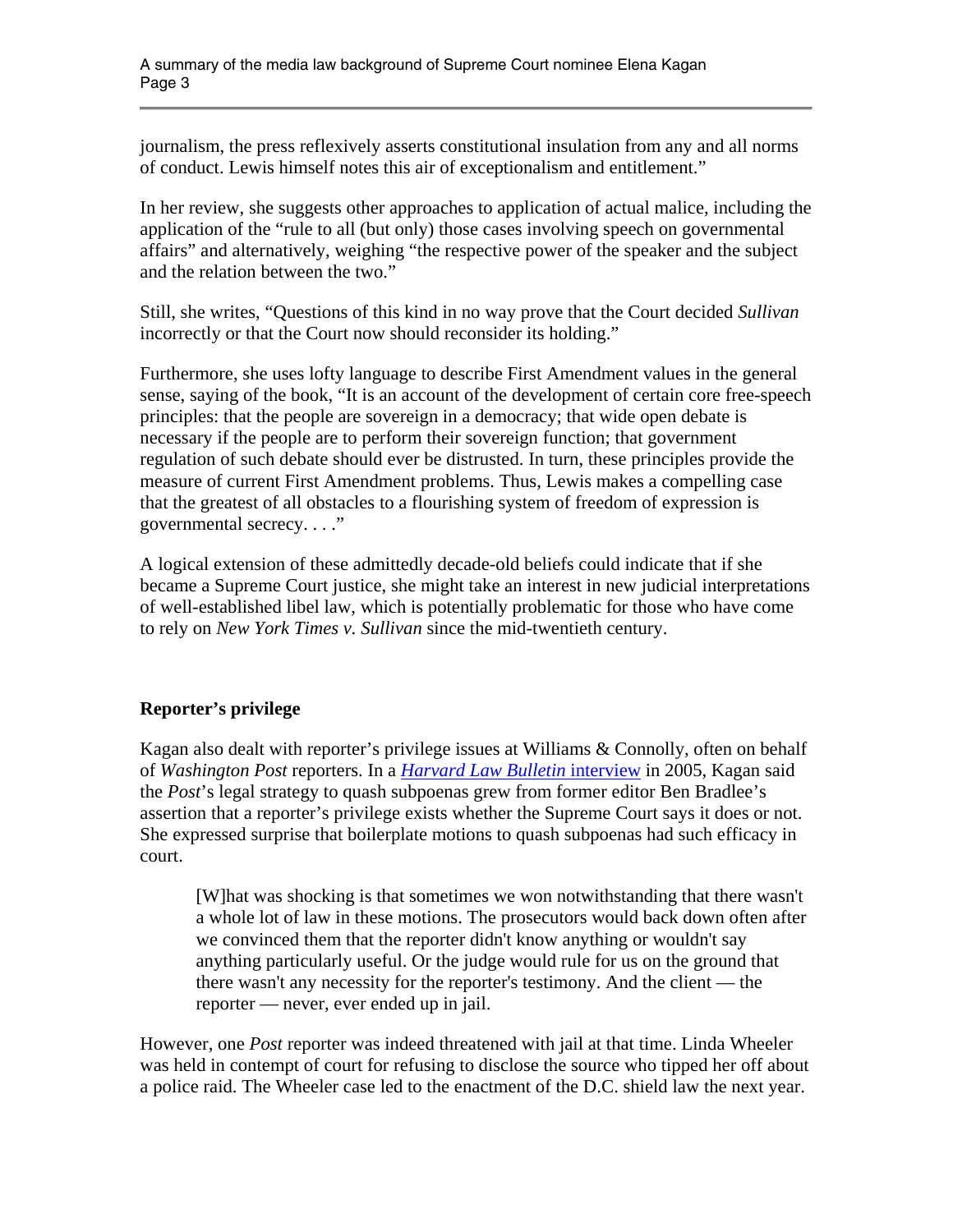In the *Bulletin* interview, she also talked about the likelihood of the Supreme Court reviewing some of the reporter subpoena cases at the time, such as the Judith Miller subpoena seeking information in connection with the revelation of the identity of CIA operative Valerie Plame. Though she noted that high-profile cases could prompt the justices to take up the issue, she noted that at any rate, the "status quo isn't so bad, really."

It's hard to think of important prosecutions that have not gone forward because reporters have refused to give information. On the other hand, it's hard to make the argument that freedom of the press has been terribly infringed by the legal regime that's been set up. So it may be that the Supreme Court looks at the status quo and says: "Nothing seems terribly wrong with this. People are ignoring a little bit what we said, but it seems to have results that are not too bad, from either perspective."

She also commented on the problems with the shield law then (and still) before Congress, particularly the difficulty in determining who it should cover, likening including bloggers to shielding "you, and me, and everybody else in the world … once that happens, there's a real problem for prosecutors seeking to obtain information."

But then she continued to say the Supreme Court hasn't distinguished among different mediums of the press and there is likely a good reason it has avoided doing so. "First Amendment law is already very complicated … [t]here are lots and lots of different kinds of press entities and other speakers. And if each one gets its own First Amendment doctrine, that might be a world we don't want to live in."

#### **Obscenity**

Kagan also gained familiarity with the obscenity standard when she was one of the attorneys at Williams & Connolly who wrote a friend-of-the-court brief in the appeal of *Luke Records v. Nick Navarro*, in which a federal district court held that a rap recording by the group 2 Live Crew was obscene. According to Kagan's questionnaire, she drafted a brief in the case that focused on the problems with declaring a musical recording obscene under constitutional law. The court found that the local prosecutor who had won the obscenity ruling had failed to prove that the material at issue was obscene.

#### **Court access**

Kagan also worked on one case involving open access to court documents. In *In re Application of News World Communications, Inc.*, Kagan represented the *Post* and the local NBC affiliate in a media coalition's effort to compel the public release of the unredacted transcripts of audiotapes that were used as evidence in a criminal trial. The case involved balancing the public right of access to the courtroom with a defendant's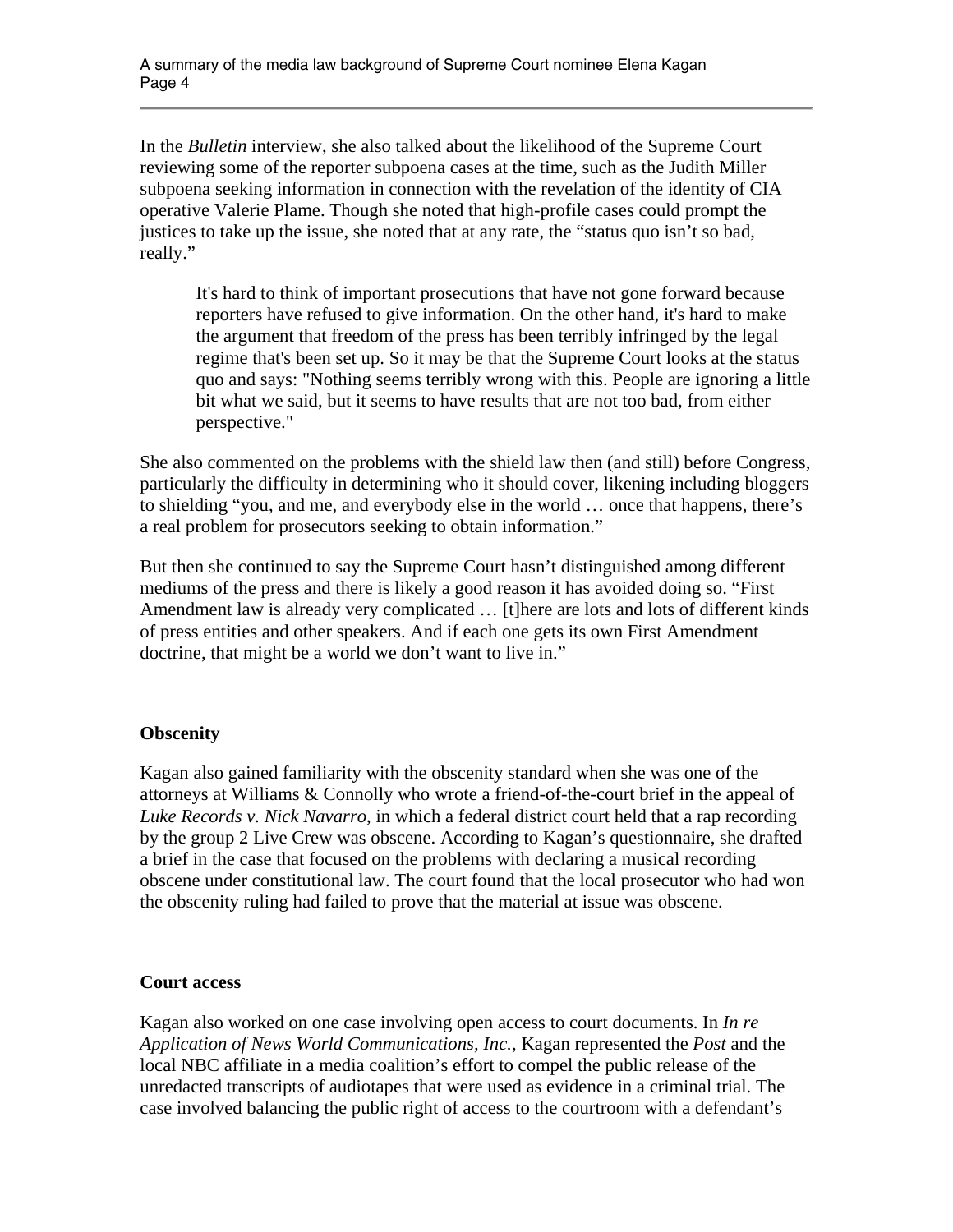right to a fair trial – a common judicial test in open court cases. Kagan argued two motions before Judge Charles Richey of the U.S. District Court in Washington, D.C., to compel release of the transcripts and to prohibit redaction. Judge Richey granted both motions.

#### **Government regulation of speech**

#### *Academic writings*

On the whole, Kagan's academic writings on free speech adopt a weighty and divorced academic tone and do not necessarily advocate for specific reforms within the First Amendment legal sphere. Rather, her scholarship more often presents possible explanations as to how First Amendment law has developed and suggests ways that laws restricting speech could be permissible under those constructed views.

Her work can best be summarized as an exploration into how the motivations behind enacting laws restricting speech have guided the development of free speech jurisprudence, while at the same time being critical of the doctrinal lines of law that have developed regarding how strictly the Supreme Court scrutinizes prohibitions on speech.

Kagan's most known work is a 1996 University of Chicago Law Review article entitled ["Private Speech, Public Purpose: The Role of Governmental Motive in First Amendment](http://judiciary.senate.gov/nominations/111thCongressExecutiveNominations/upload/KaganSG-Question13A-Part15.pdf)  [Doctrine."](http://judiciary.senate.gov/nominations/111thCongressExecutiveNominations/upload/KaganSG-Question13A-Part15.pdf)

The major premise of the article is that the evolution of First Amendment jurisprudence can best be explained as an implicit examination into government motives when enacting a speech regulation. According to Kagan, it is this approach to First Amendment law the Supreme Court uses when determining the constitutionality of a law restricting speech, rather than relying on models focusing on expanding the speech opportunities of individuals or those focused on the quality of speech an audience encounters.

Kagan argues that impermissive government motive — defined as hostility for or promotion of a particular message — is the implicit but central inquiry in determining whether a speech restriction should be upheld. She believes the court has attempted to determine when the probability of improper motive is greatest through the varying levels of judicial scrutiny it has developed. For example, laws prohibiting specific content (e.g., racist speech) are subject to heightened levels of review than those that are contentneutral (e.g., laws regulating all speech which may invoke a violent reaction, no matter its specific message) because it suggests the government is favoring one message over another. Conversely, speech restrictions that do not suggest ill motive would be subject to less exacting constitutional review.

When Kagan applies the ill-motive model, she does not necessarily agree that the Supreme Court has developed proper distinctions between content-based and contentneutral laws that properly ferret out motive. Kagan believes that the actual effects a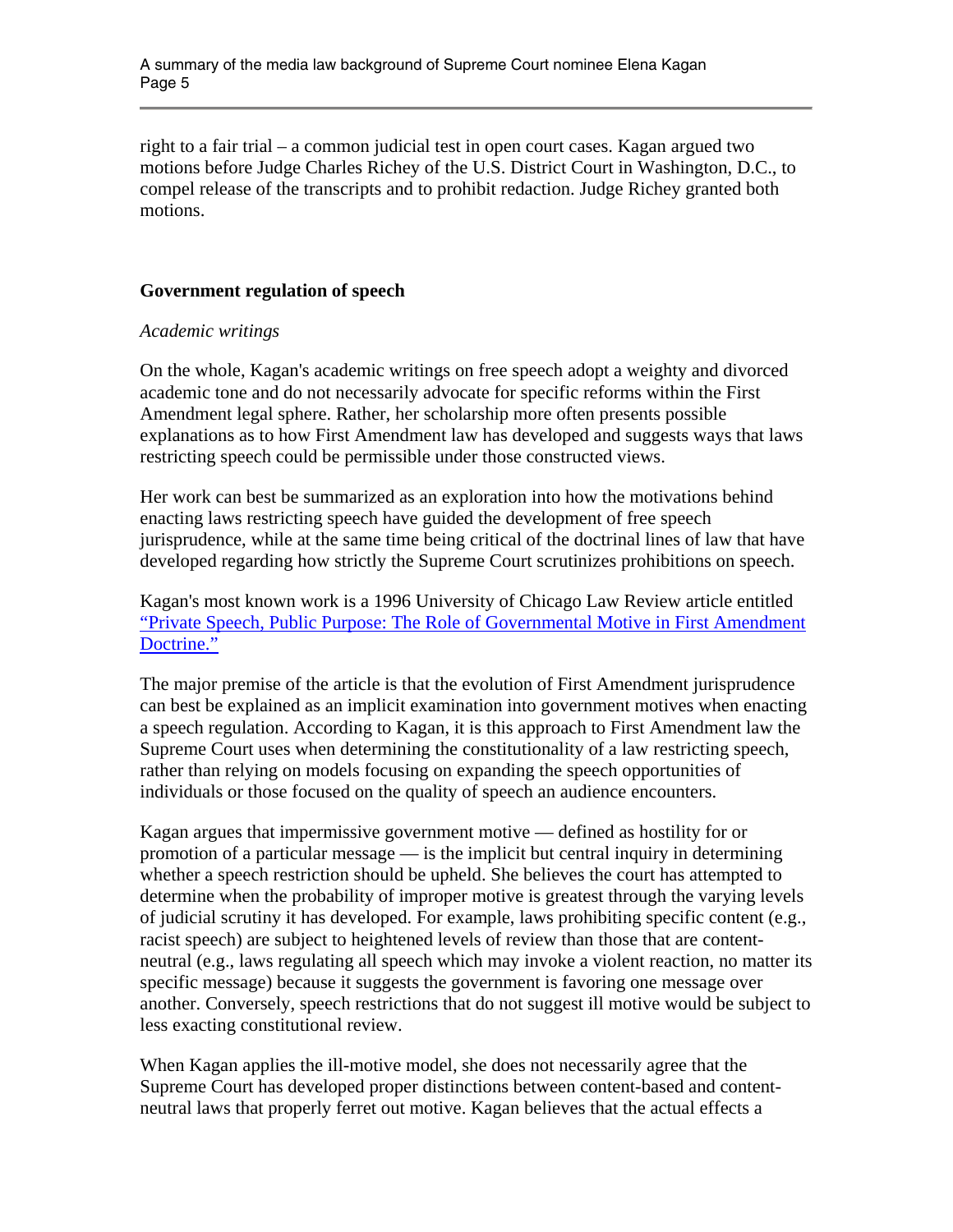speech restriction has are often more important in determining ill motive than whether the law as written appears to be neutral in terms of promoting particular content or viewpoints.

Therefore, Kagan writes that the current judicial doctrine that a content-neutral law should always receive less scrutiny than a content-based law fails to recognize that a content-neutral law may in practice restrict more speech — and even the message of a particular speaker — much more so than a content-based law. In that case, the contentneutral law would, because of the greater possibility of improper government motive, be subjected to a more rigorous judicial review. Of course, Kagan also concedes that under an impermissible motive approach, there may be instances when a content-based law has minimal impact on one's ability to speak freely and therefore should be subjected to a lesser standard of review.

Kagan previously explored the practical difficulties in strictly adhering to developed legal notions of whether content or viewpoint restrictions are constitutional in her 1992 Supreme Court Review article, "The Changing Faces of First Amendment Neutrality: [R.A.V. v. St. Paul, Rust v. Sullivan, and the Problem of Content-Based Underinclusion."](http://judiciary.senate.gov/nominations/111thCongressExecutiveNominations/upload/KaganSG-Question13A-Part14.pdf) 

Here, Kagan presented an early look at what effect a speech regulation has on the ability of one to speak freely, despite whether the language of the law appears to be viewpointneutral. This article uses the laws at issue in the *R.A.V.* case (a law prohibiting racist speech that would arouse anger or resentment) and the *Rust* case (a law preventing federal subsidies to medical providers engaged in pro-abortion services) to illustrate how the government often selectively chooses to prohibit or dissuade a particular message.

Kagan defines "content-based underinclusion" as situations when the government picks and chooses what messages will be heard when it has authority to regulate speech in much broader terms. In the *R.A.V.* case, the Supreme Court acknowledged that a broader law covering all kinds of speech amounting to "fighting words," which are not constitutionally protected, may have passed muster. Only including racist speech, therefore, would be an underinclusive law. In the *Rust* case, the government had wide authority to support speech through federal funding but chose not to fund speech promoting abortion.

Kagan uses these cases to again argue that a possibility of ill-motive arises even when the government appears to be acting constitutionally. Under a motives-based approach, it is of little consequence whether Congress could constitutionally restrict racist fighting words because they were but a subset of the larger class of fighting words that can be regulated. Likewise, in *Rust*, it does not matter that the government can and does engage in its own speech agenda. In both cases, what results is a viewpoint-based discrimination against particular kinds of speech that requires heightened judicial review.

In another article, ["Regulation of Hate Speech and Pornography after](http://judiciary.senate.gov/nominations/111thCongressExecutiveNominations/upload/KaganSG-Question13A-Part14.pdf) *R.A.V.*," Kagan explores how hate speech and pornography may be regulated in ways that may avoid the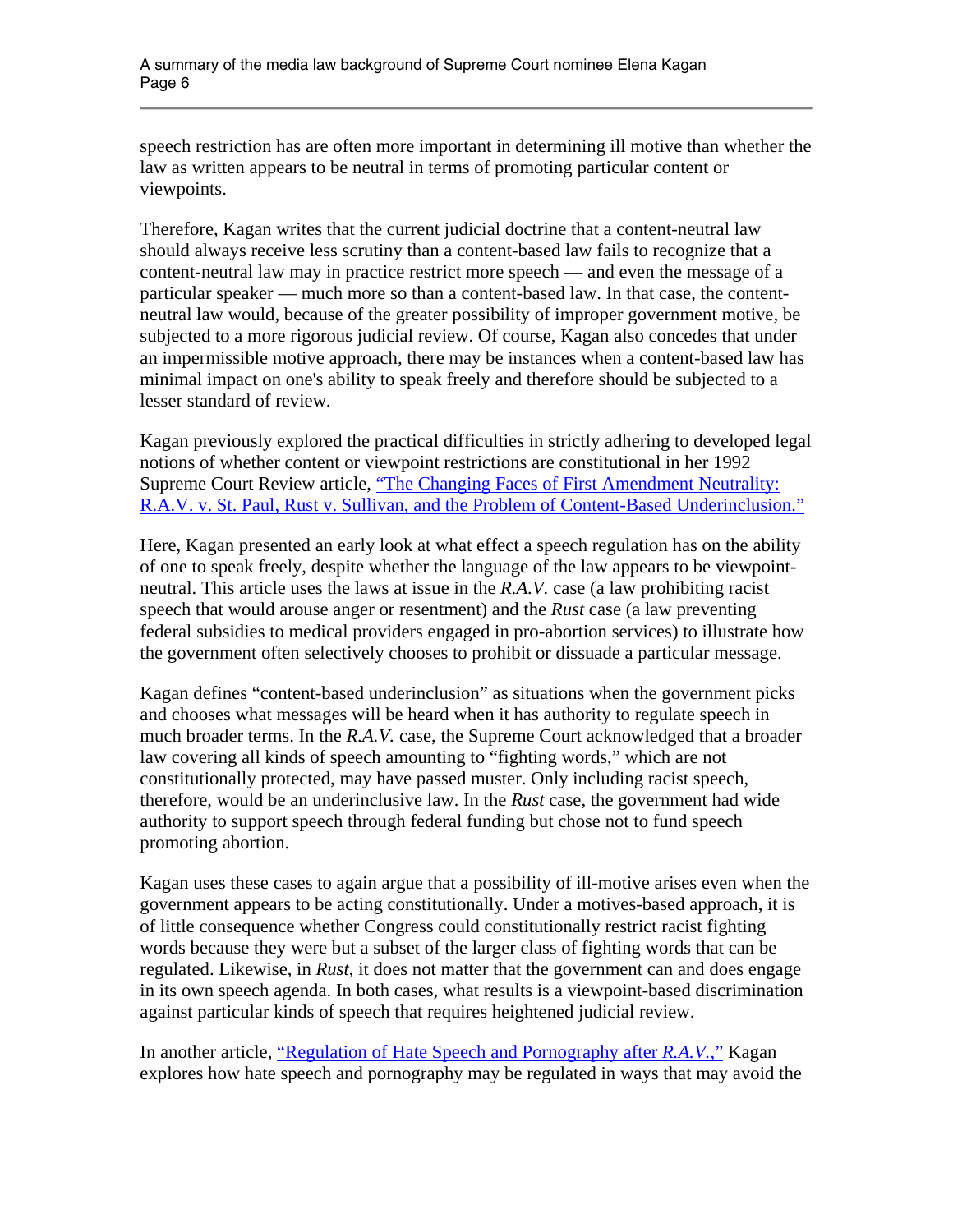admonition in *R.A.V.* against viewpoint discrimination. She offers, again in a detached academic manner, four means by which this may occur.

First she suggests a greater focus on laws proscribing particular conduct rather than speech. Laws, for example, targeting sexual exploitation or pimping or focusing on the harms associated with hate crimes rather than any message conveyed may better avoid *R.A.V.* viewpoint-based problems. Second, Kagan argues that enacting laws that are more viewpoint neutral (e.g., prohibiting all fighting words or a broader range of sexually explicit materials irrespective of the actual message) are a possible means. Third, she suggests that redefining obscenity to focus on actual harm to women rather than the actual content or message expressed would aid in demonstrating that there is an interest independent of speech for which the government is justified in regulating. Finally, she points out that the government could argue for limited exceptions to viewpoint-based discrimination that highlight the gravity of the harm caused by speech, which would justify regulation.

In Kagan's final piece, a 1996 comment entitled "When is a Speech Code a Speech [Code,"](http://judiciary.senate.gov/nominations/111thCongressExecutiveNominations/upload/KaganSG-Question13A-Part14.pdf) she again explores the notion that the Supreme Court's conceived speech doctrines can be viewed through a motives-based approach. In this article, Kagan takes issue with the perceived belief that direct restraints on speech (as opposed to incidental restraints) are presumptively more harmful to speech and should be subject to greater scrutiny. Kagan again discusses her belief that motive is key in determining whether a speech restriction is constitutional.

#### *Citizens United*

Kagan argued a First Amendment case before the Supreme Court as solicitor general just last fall in *[Citizens United v. FEC](http://www.scotuswiki.com/index.php?title=Citizens_United_v._Federal_Election_Commission)*. While the argument cannot truly be attributed to Kagan as her position, as she was arguing on behalf of the government, it may be illustrative of how she will act on the bench. It is particularly useful because of how she reshaped the argument from the initial brief and initial argument before the court — the court asked for additional briefing on the question of whether the law was unconstitutional on its face — that took place before she worked for the office.

The most dramatic change in the government's argument was in how it proposed to apply the law. During the first round of arguments, the associate solicitor general then handling the case suggested that Congress had the authority to limit or prohibit political campaign speech in many forms, including books.

In her oral argument, however, Kagan explained that the government was backing off this position. "We went back, we considered the matter carefully, and the government's view is that although [a different campaign-finance law] does cover full-length books, that there would be quite good as-applied challenge to any attempt to apply [that law] in that context."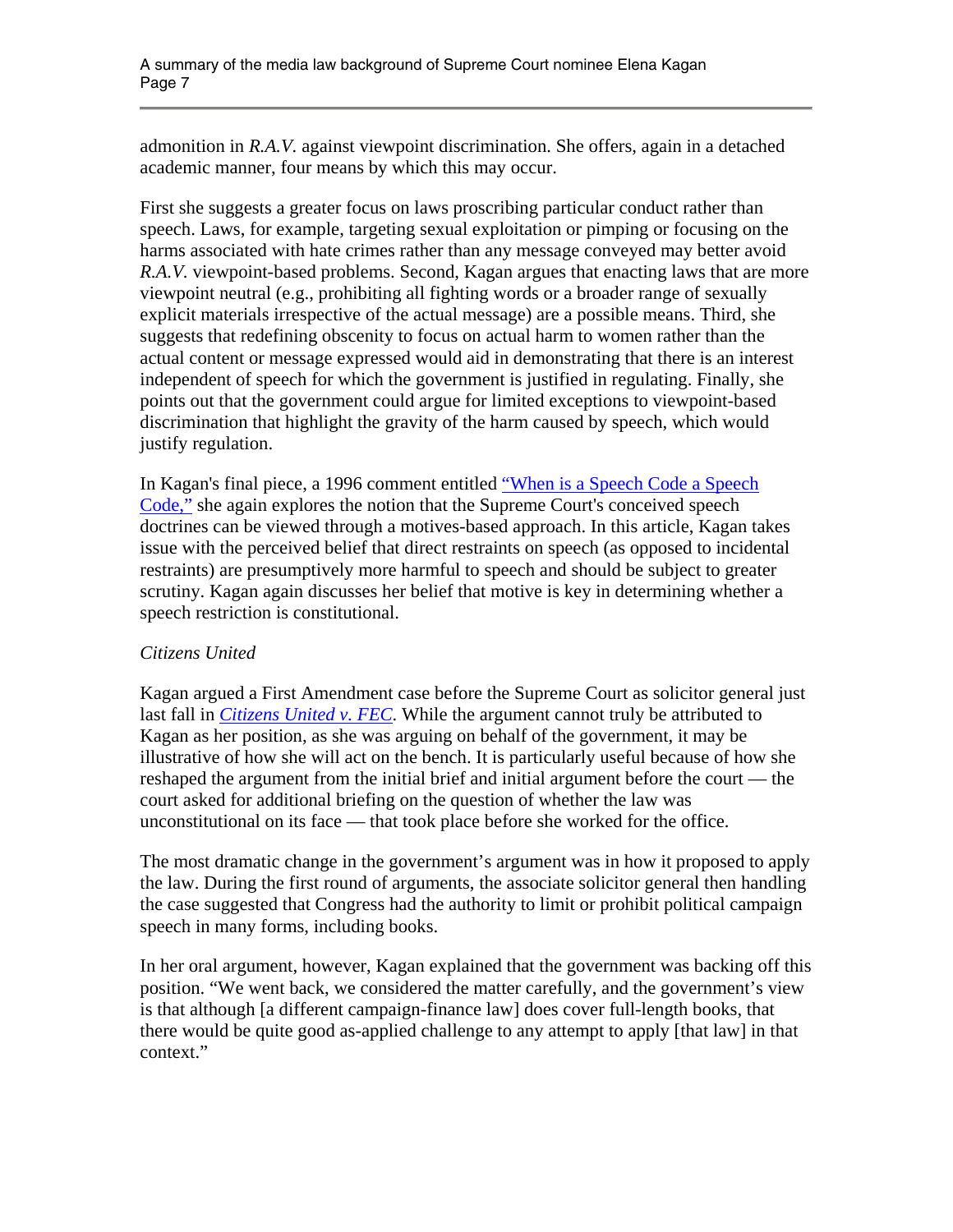She added that the Federal Election Commission has never attempted to enforce the law against book publishers and there is no reason to believe it would. She said it would apply to pamphlets, as those are "pretty classic electioneering." Kagan drew a distinction between election activities by corporations and those of individuals and nonprofits and between books and typical election activities.

Kagan's argument was unsuccessful, as the Supreme Court chose to overturn the entire law in question, rather than narrow it or affirm the lower court. However, the arguments Kagan endorsed and the care she took to distinguish the different kinds of speech involved in the case may be indicative of how she'd treat a case involving a media organization or member of the press in the future.

#### *United States v. Stevens*

In *[United States v. Stevens](http://www.scotuswiki.com/index.php?title=United_States_v._Stevens)*, the Solicitor General's office (during the Bush Administration) asked the Supreme Court to hear an appeal of the dismissal of charges against a man convicted of selling videotapes that included footage of dog fights. The U.S. Court of Appeals in Philadelphia (3rd Cir.) had struck down the law as unconstitutional on its face.

The law at question was enacted to combat the appearance on Internet sites of "crush videos" — clips of small animals being crushed by women in bare feet or high heels. But the law was broadly written to include all images of animal cruelty, which included any images of the killing of animals.

The solicitor general is charged with defending all federal laws before the court. But in the brief on the merits of the case (filed after Kagan took over as Solicitor General), the office went farther than just defending this particular law, and instead argued that Congress can create entire categories of unprotected speech any time it finds that the value of the speech does not outweigh its cost to society.

Such a broad standard would surely open the door for a wide range of speech restrictions, and is almost impossible to reconcile with the plain meaning of the First Amendment.

#### **Cameras in court**

At the Ninth Circuit's Judicial Conference last summer, [Kagan was interviewed](http://www.youtube.com/watch?v=L2Ng1GNICLk) by conference chair Kelli Sager, a noted media lawyer. Sager asked Kagan "a question that I'm interested in personally" — if the members of the Court were to ask Kagan for her views on whether they should allow television cameras to cover their proceedings, what would she say?

Kagan first said she has "a feeling that they're not going to ask me," and backed off from stating a definite position. Then she added: